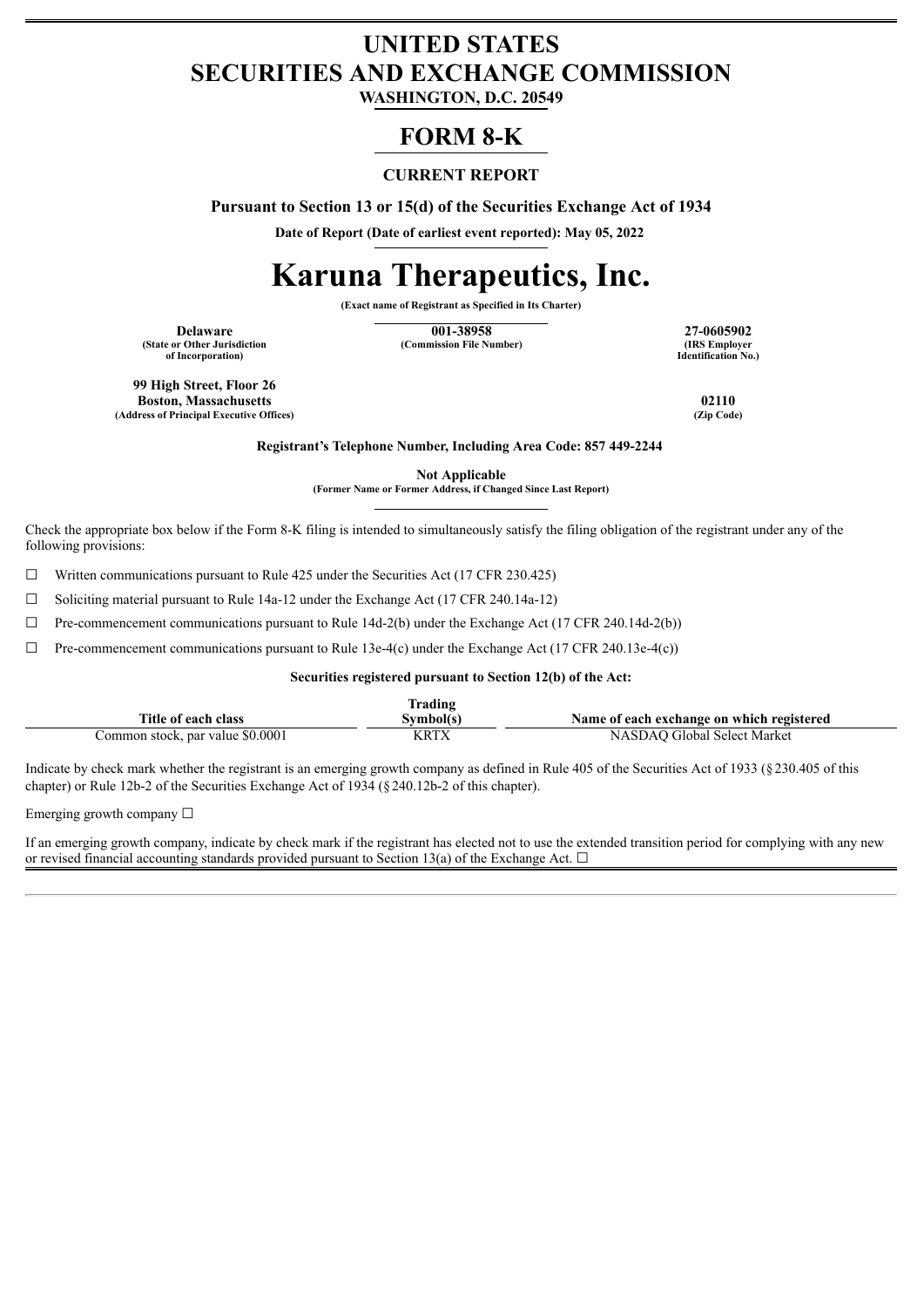#### **Item 2.02 Results of Operations and Financial Condition.**

On May 5, 2022, Karuna Therapeutics, Inc. announced its financial results and general corporate updates for the first quarter ended March 31, 2022. A copy of the press release is being furnished as Exhibit 99.1 to this Report on Form 8-K.

The information in this Report on Form 8-K and Exhibit 99.1 attached hereto is intended to be furnished and shall not be deemed "filed" for purposes of Section 18 of the Securities Exchange Act of 1934, as amended (the "Exchange Act") or otherwise subject to the liabilities of that section, nor shall it be deemed incorporated by reference in any filing under the Securities Act of 1933, as amended, or the Exchange Act, except as expressly set forth by specific reference in such filing.

#### **Item 9.01 Financial Statements and Exhibits.**

(d) Exhibits

- 99.1 Press Release issued by Karuna [Therapeutics,](#page-3-0) Inc., dated May 5, 2022
- 104 Cover Page Interactive Data File (embedded within the Inline XBRL document)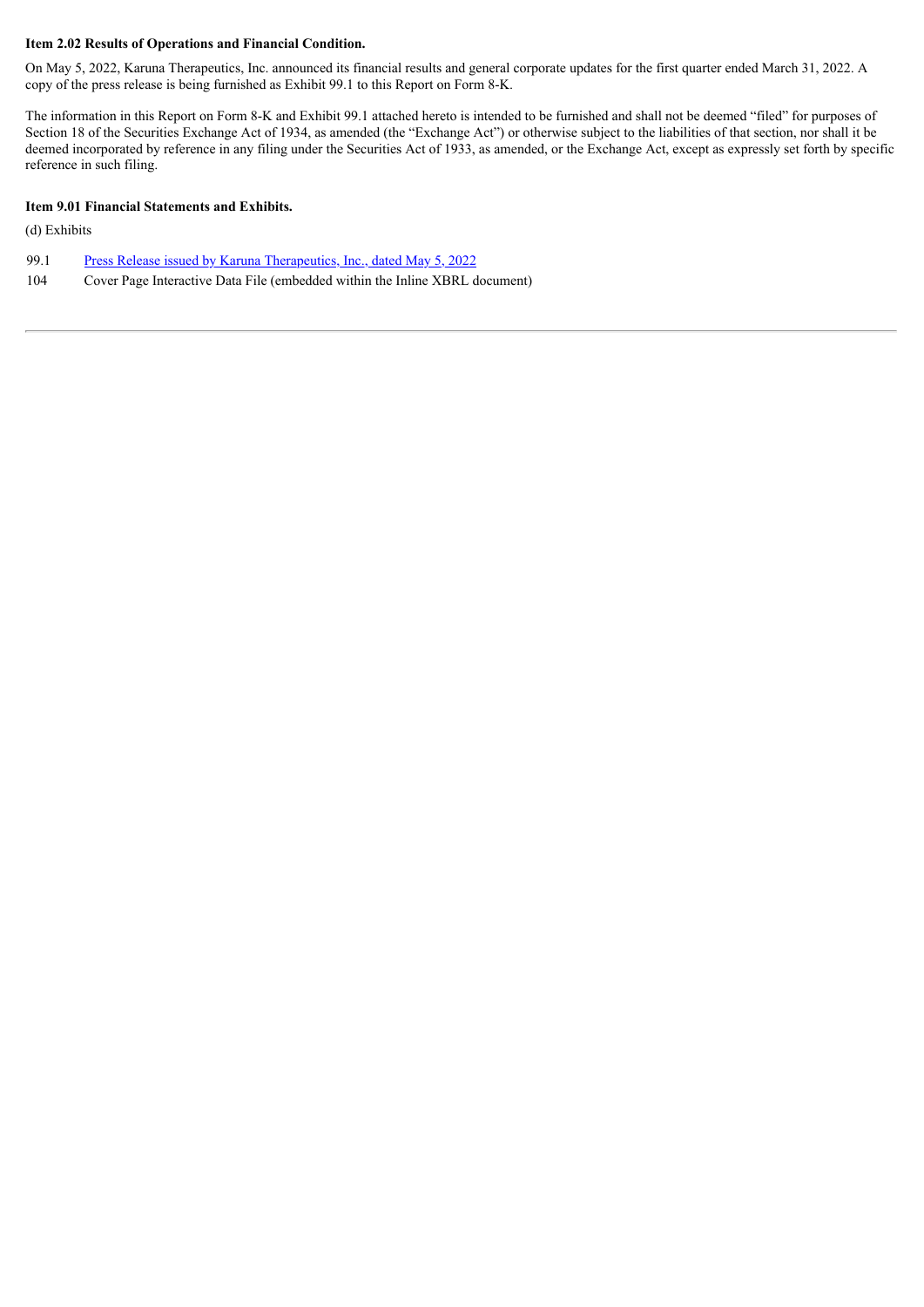#### **SIGNATURES**

Pursuant to the requirements of the Securities Exchange Act of 1934, the registrant has duly caused this report to be signed on its behalf by the undersigned thereunto duly authorized.

#### **KARUNA THERAPEUTICS, INC.**

Date: May 5, 2022 By: /s/ Troy Ignelzi

Troy Ignelzi Chief Financial Officer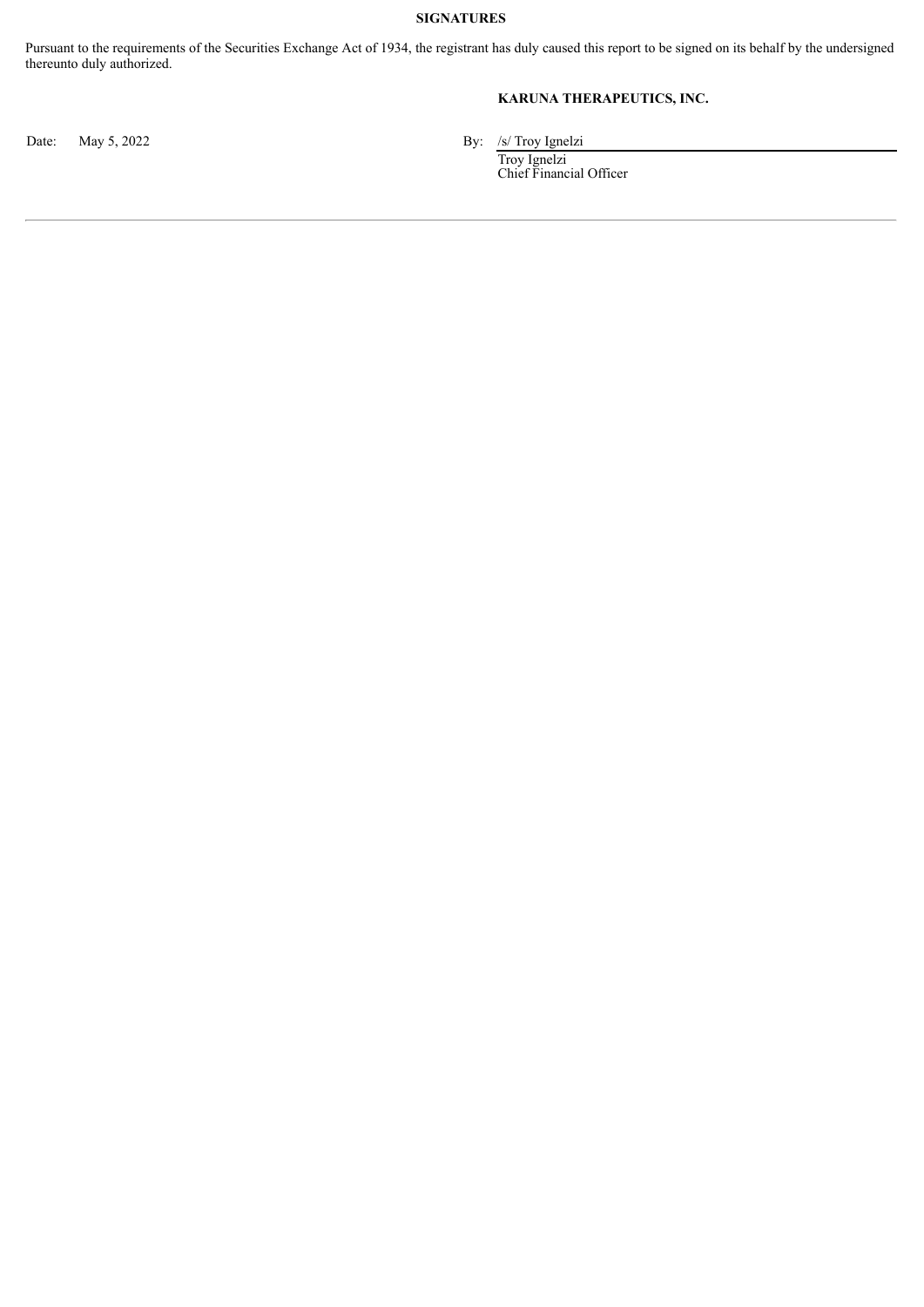#### <span id="page-3-0"></span>**Karuna Therapeutics Reports First Quarter 2022 Financial Results and Provides General Business Update**

Completed enrollment in the Phase 3 EMERGENT-2 trial evaluating KarXT for the treatment of schizophrenia in the second *quarter of 2022*

Topline data from the Phase 3 EMERGENT-2 and EMERGENT-3 trials expected in the third quarter of 2022 and in the first *quarter of 2023, respectively*

On track to initiate Phase 3 program evaluating KarXT for the treatment of psychosis in Alzheimer's disease in mid-2022

Company to host webcast event highlighting KarXT clinical programs, with a primary focus on the Phase 3 program in psychosis *in Alzheimer's disease, in late-May*

\$443.2 million in cash expected to fund operations for at least 12 months following the potential New Drug Application (NDA) *submission of KarXT for schizophrenia*

**BOSTON—May 5, 2022**—Karuna Therapeutics, Inc. (NASDAQ: KRTX), a clinical-stage biopharmaceutical company driven to create and deliver transformative medicines for people living with psychiatric and neurological conditions, today announced financial results for the first quarter of 2022 and provided a general business update.

"We have made significant progress advancing our comprehensive late-stage clinical programs for KarXT, most notably with the completion of enrollment of our registrational Phase 3 EMERGENT-2 trial in schizophrenia in the second quarter," said Steve Paul, M.D., chief executive officer, president, and chairman. "I am incredibly proud of our accomplishments, as within 18 months we have advanced KarXT into six Phase 3 clinical trials in schizophrenia, including the Phase 3 EMERGENT-2 trial which is on track for data mid-year, specifically in the third quarter."

"The growth of our organization, and the continued progression and expansion of our development efforts, as seen through our ongoing Phase 3 schizophrenia programs evaluating KarXT as a monotherapy and adjunctive therapy, as well as the planned initiation of our Phase 3 program in psychosis in Alzheimer's disease mid-year, is a testament to our belief that KarXT has the potential to offer a new, potentially transformative therapy for people living with serious mental illness," Dr. Paul added. "This is an exciting time for Karuna as we look ahead to important milestones this year and work towards our mission of developing and delivering important medicines for people living with serious psychiatric and neurological conditions."

#### **Pipeline Updates**

Karuna is advancing a pipeline of novel drug candidates for the treatment of various psychiatric and neurological conditions. The clinical pipeline is led by KarXT (xanomeline-trospium), an oral investigational antipsychotic with a novel mechanism of action mediated via muscarinic cholinergic receptors, that is currently being evaluated in ongoing and planned late-stage clinical trials as a potential treatment for schizophrenia and psychosis in Alzheimer's disease.

- **KarXT for the treatment of schizophrenia.** The EMERGENT program, the clinical program evaluating KarXT for the treatment of schizophrenia, includes the completed positive Phase 2 EMERGENT-1 trial and the following ongoing Phase 3 trials:
	- o EMERGENT-2: A five-week inpatient trial evaluating the efficacy and safety of KarXT compared to placebo in 246 adults with schizophrenia in the U.S.
		- The Company completed enrollment of EMERGENT-2 in the second quarter of 2022, and anticipates topline data in the third quarter of 2022.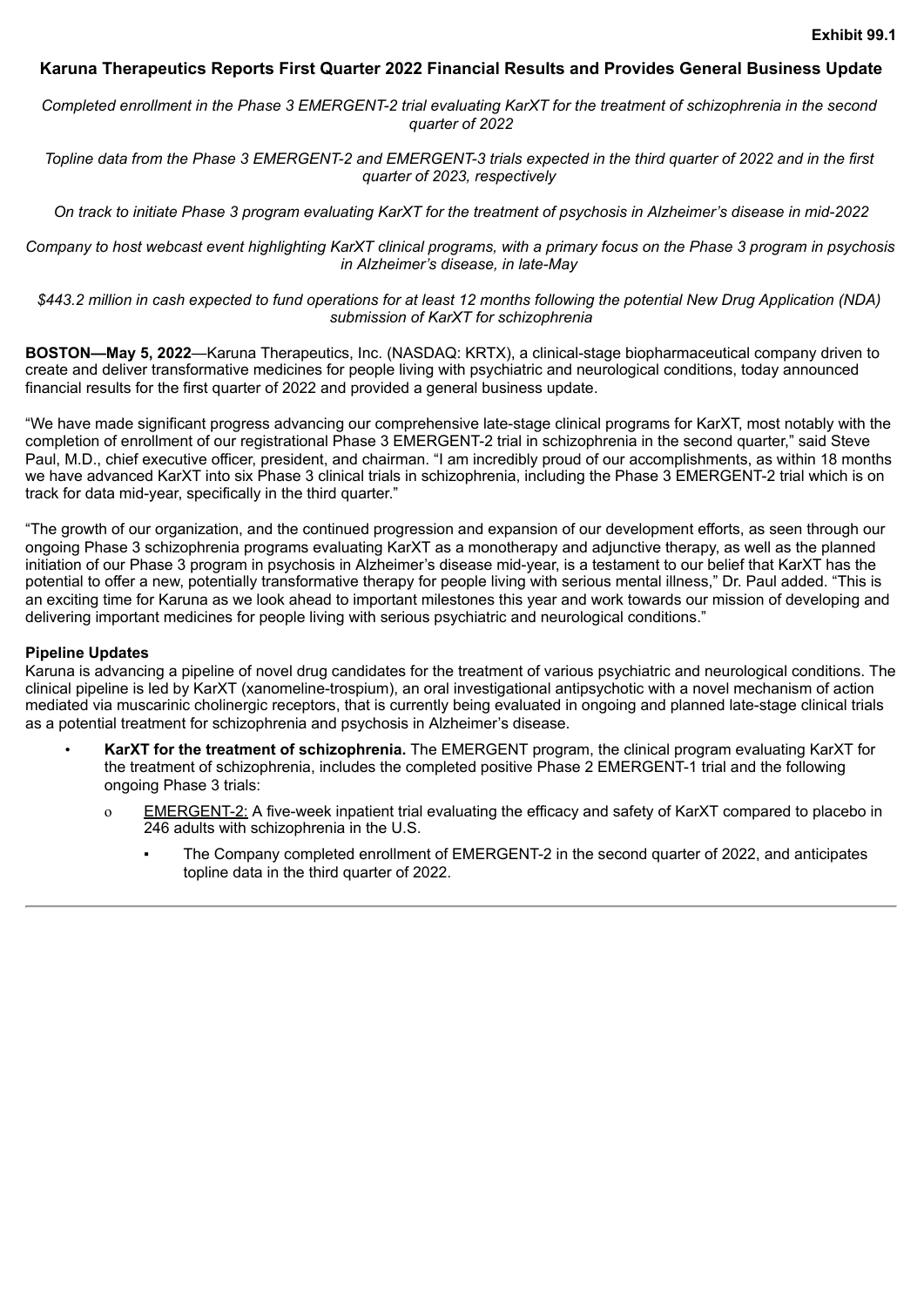- o EMERGENT-3: A five-week inpatient trial evaluating the efficacy and safety of KarXT compared to placebo in 246 adults with schizophrenia in the U.S. and Ukraine.
	- The Company anticipates topline data in the first quarter of 2023. The company continues to enroll patients at clinical trial sites in the U.S., and is not enrolling patients at clinical trial sites in the Ukraine at this time due to the Ukraine-Russia conflict.
- o EMERGENT-4: A 52-week outpatient, open-label extension trial evaluating the long-term safety and tolerability of KarXT in adults with schizophrenia who completed EMERGENT-2 or EMERGENT-3.
- o EMERGENT-5: A 52-week outpatient, open-label trial evaluating the long-term safety and tolerability of KarXT in adults with schizophrenia in the U.S. and Puerto Rico who were not enrolled in EMERGENT-2 or EMERGENT-3.
- **KarXT for the treatment of schizophrenia in adults who experience an inadequate response to current standard of care.** The Phase 3 ARISE trial evaluating the safety and efficacy of KarXT compared to placebo as an adjunctive treatment for schizophrenia in adults who experience an inadequate response to current standard of care is enrolling.
- **KarXT for the treatment of psychosis in Alzheimer's disease.** The Company remains on track to initiate the Phase 3 program evaluating KarXT for the treatment of psychosis in Alzheimer's disease in mid-2022.
- **Discovery and early-stage pipeline.** The Company continues to advance its novel formulations of KarXT, earlier pipeline of muscarinic receptor targeted programs, and its artificial intelligence-based target agnostic drug discovery program for treating psychiatric and neurological conditions.

#### **Business Updates**

• **The Company plans to host a webcast event highlighting KarXT clinical programs on Wednesday, May 25, 2022.** The webcast event will highlight progress across the ongoing and planned KarXT clinical programs, with a primary focus on the planned Phase 3 program evaluating KarXT for the treatment of psychosis in Alzheimer's disease.

#### **Anticipated Upcoming Milestones**

- Initiation of the Phase 3 program evaluating KarXT for the treatment of psychosis in Alzheimer's disease (mid-2022)
- Topline data from the Phase 3 EMERGENT-2 trial (3Q 2022)
- Topline data from the Phase 3 EMERGENT-3 trial (1Q 2023)

#### **First Quarter 2022 Financial Results**

The Company reported a net loss of \$58.2 million for the first quarter of 2022, as compared to \$30.5 million for the prior year period. The increase in net loss for the quarter was driven by research and development expenses related to the Company's enrollment of the Phase 3 EMERGENT and ARISE trials, NDA-supporting activities, increased employee headcount across the organization, and higher stock-based compensation expense.

Research and development expenses were \$43.8 million for the first quarter of 2022, as compared to \$20.2 million the prior year period. The increase in research and development expenses for the quarter was primarily driven by expenses related to the Company's enrollment of the Phase 3 EMERGENT and ARISE trials, manufacturing to support ongoing and planned clinical trials, as well as for a future potential NDA submission and commercialization, of KarXT for schizophrenia, personnel-related costs due to the increase in employee headcount, and higher stock-based compensation expense.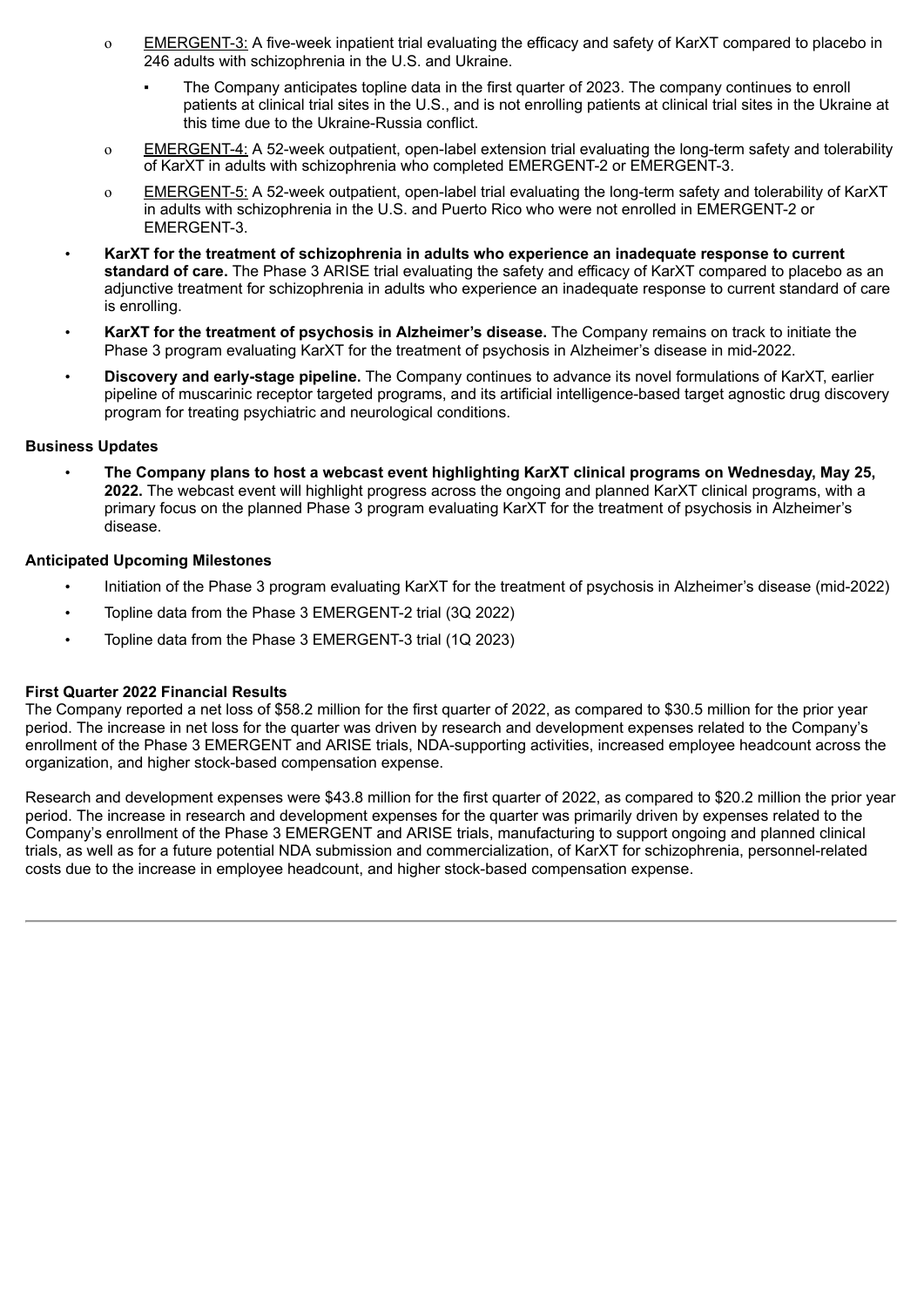General and administrative expenses were \$14.8 million for the first quarter of 2022, as compared to \$9.8 million for the prior year period. The increase in general and administrative expenses was primarily due to an increase in employee headcount.

The Company ended the quarter with \$443.2 million in cash, cash equivalents and available-for-sale investment securities compared to \$494.0 million as of December 31, 2021. The Company expects that current cash, cash equivalents and availablefor-sale investment securities as of March 31, 2022 will enable the Company to fund its operating expenses and capital expenditure requirements for at least 12 months following the potential NDA submission of KarXT for the treatment of psychosis in adults with schizophrenia.

#### **About Karuna Therapeutics**

Karuna Therapeutics is a clinical-stage biopharmaceutical company driven to create and deliver transformative medicines for people living with psychiatric and neurological conditions. At Karuna, we understand there is a need for differentiated and more effective treatments that can help patients navigate the challenges presented by these severe and disabling disorders. Utilizing our extensive knowledge of neuroscience, we are harnessing the untapped potential of the brain in pursuit of novel pathways to develop medicines that make meaningful differences in peoples' lives. For more information, please visit www.karunatx.com.

#### **Forward Looking Statements**

This press release contains forward looking statements within the meaning of Section 27A of the Securities Act of 1933, as amended, and Section 21E of the Securities Exchange Act of 1934, as amended, including statements regarding our expectations about the timing of our ongoing and planned clinical trials and regulatory filings, our goals to develop and commercialize our product candidates, our liquidity and capital resources and other statements identified by words such as "could," "expects," "intends," "may," "plans," "potential," "should," "will," "would," or similar expressions and the negatives of those terms. Forward looking statements are not promises or guarantees of future performance, and are subject to a variety of risks and uncertainties, many of which are beyond our control, and which could cause actual results to differ materially from those contemplated in such forward-looking statements. These factors include risks related to our limited operating history, our ability to obtain necessary funding, our ability to generate positive clinical trial results for our product candidates and other risks inherent in clinical development, the timing and scope of regulatory approvals, changes in laws and regulations to which we are subject, competitive pressures, our ability to identify additional product candidates, risks relating to business interruptions resulting from the coronavirus (COVID-19) pandemic, and other risks set forth under the heading "Risk Factors" of our Annual Report on Form 10-K for the year ended December 31, 2021. Our actual results could differ materially from the results described in or implied by such forward looking statements. Forward-looking statements speak only as of the date hereof, and, except as *required by law, we undertake no obligation to update or revise these forward-looking statements.*